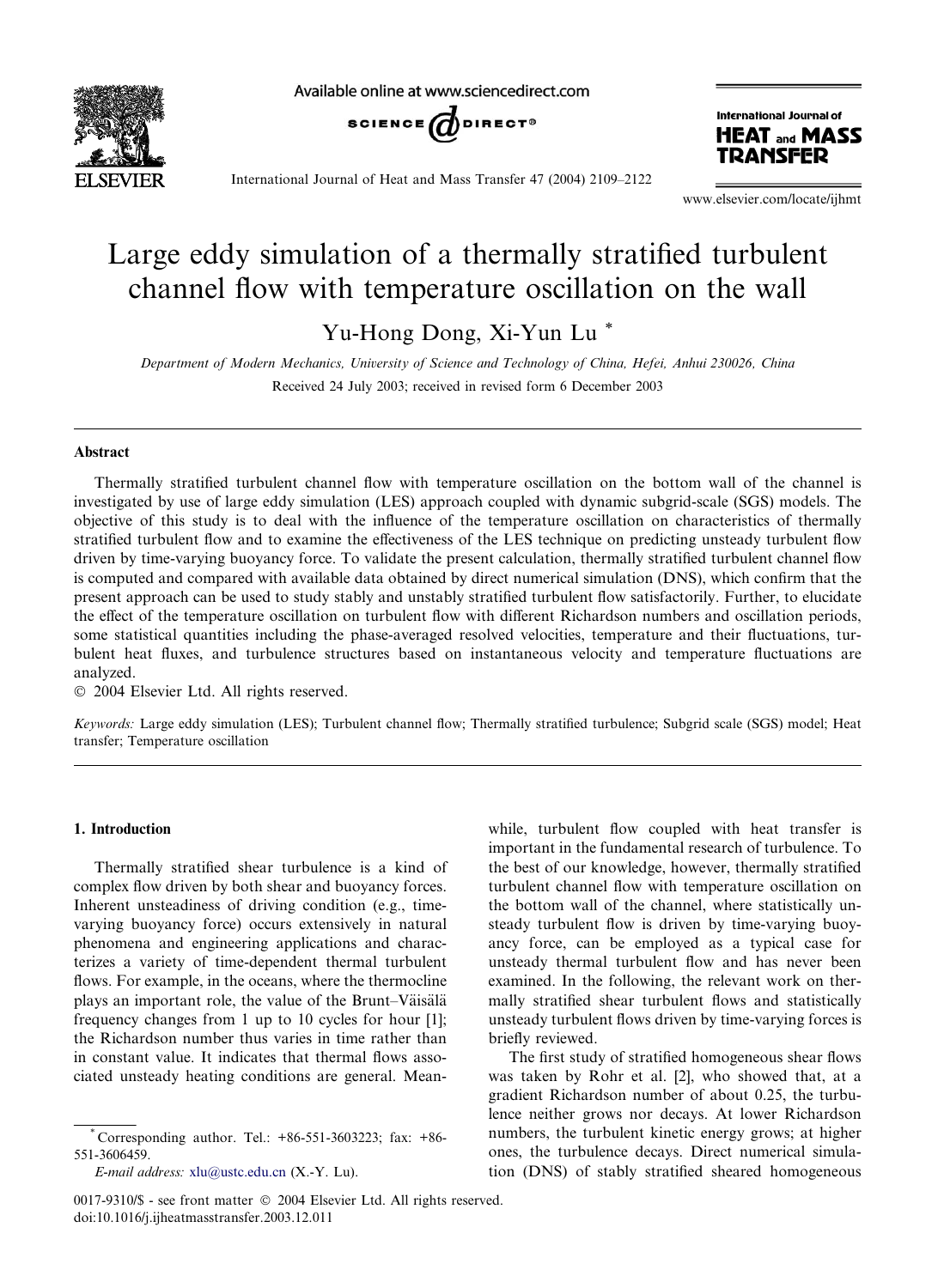## Nomenclature

| $E_{k}$<br>$E_{kP}$<br>f<br>F(v')<br>F(w')<br>g<br>S(v')<br>S(w')<br>$l_{\rm P}$<br>$\overline{T}$ | volume-integrated turbulent kinetic energy<br>phase-average of the volume-integrated<br>turbulent kinetic energy<br>frequency of temperature oscillation<br>flatness factor of the wall-normal velocity<br>fluctuation<br>flatness factor of the spanwise velocity fluc-<br>tuation<br>gravitational acceleration<br>skewness factor of the wall-normal velocity<br>fluctuation<br>skewness factor of the spanwise velocity<br>fluctuation<br>period of temperature oscillation<br>resolved temperature | u'<br>$\bar{u}_i$<br>$u_i'$<br>$u_{\tau}$<br>$\upsilon$<br>v'<br>w<br>w'<br>$\mathcal{X}_i$<br>$\mathcal{V}$<br>$v^+$<br>$\beta$ | resolved streamwise velocity fluctuation<br>resolved velocity<br>resolved velocity fluctuation<br>friction velocity of unstratified turbulent<br>channel flow<br>resolved wall-normal velocity<br>resolved wall-normal velocity fluctuation<br>resolved spanwise velocity<br>resolved spanwise velocity fluctuation<br>Cartesian coordinate axes<br>wall-normal coordinate<br>wall-normal coordinate normalized by the<br>friction velocity<br>thermal expansion coefficient<br>half-width of the channel |
|----------------------------------------------------------------------------------------------------|---------------------------------------------------------------------------------------------------------------------------------------------------------------------------------------------------------------------------------------------------------------------------------------------------------------------------------------------------------------------------------------------------------------------------------------------------------------------------------------------------------|----------------------------------------------------------------------------------------------------------------------------------|-----------------------------------------------------------------------------------------------------------------------------------------------------------------------------------------------------------------------------------------------------------------------------------------------------------------------------------------------------------------------------------------------------------------------------------------------------------------------------------------------------------|
|                                                                                                    |                                                                                                                                                                                                                                                                                                                                                                                                                                                                                                         |                                                                                                                                  |                                                                                                                                                                                                                                                                                                                                                                                                                                                                                                           |
| T'                                                                                                 | resolved temperature fluctuation                                                                                                                                                                                                                                                                                                                                                                                                                                                                        | $\frac{\delta}{\varDelta}$                                                                                                       | size of grid filter                                                                                                                                                                                                                                                                                                                                                                                                                                                                                       |
| $T_{\rm B}$                                                                                        | temperature on the bottom wall of the<br>channel                                                                                                                                                                                                                                                                                                                                                                                                                                                        | $\widehat{\overline{A}}$<br>$\tau_{ii}$                                                                                          | size of test filter<br>SGS turbulent stress tensor                                                                                                                                                                                                                                                                                                                                                                                                                                                        |
| $T_{\rm U}$<br>$\mathcal{C}_{0}^{(n)}$                                                             | temperature on the upper wall of the channel<br>SGS model coefficient                                                                                                                                                                                                                                                                                                                                                                                                                                   | $\mathcal{V}$<br>$\kappa$                                                                                                        | molecular kinematic viscosity<br>thermal diffusivity                                                                                                                                                                                                                                                                                                                                                                                                                                                      |
| $\bar{p}$<br>Pr                                                                                    | resolved modified pressure<br>Prandtl number                                                                                                                                                                                                                                                                                                                                                                                                                                                            | $\langle \rangle$                                                                                                                | phase-average at the same phase and space-<br>average over the plane parallel to the wall                                                                                                                                                                                                                                                                                                                                                                                                                 |
| $Pr_{\text{T}}$<br>$q_i$                                                                           | turbulent Prandtl number<br>SGS turbulent heat flux                                                                                                                                                                                                                                                                                                                                                                                                                                                     | $\langle \ \rangle_{\rm s}$                                                                                                      | space-average over the plane parallel to the<br>wall                                                                                                                                                                                                                                                                                                                                                                                                                                                      |
| $Re\tau$                                                                                           | Reynolds number based on the friction<br>velocity                                                                                                                                                                                                                                                                                                                                                                                                                                                       | $\langle \ \rangle_{\rm T}$                                                                                                      | time-average in the whole time region and<br>space-average over the plane parallel to the                                                                                                                                                                                                                                                                                                                                                                                                                 |
| $Ri_{h}$                                                                                           | Richardson number based on the bulk<br>velocity                                                                                                                                                                                                                                                                                                                                                                                                                                                         |                                                                                                                                  | wall                                                                                                                                                                                                                                                                                                                                                                                                                                                                                                      |
| $Ri_{\tau}$                                                                                        | Richardson number based on the friction<br>velocity                                                                                                                                                                                                                                                                                                                                                                                                                                                     | Subscript<br>rms                                                                                                                 | root mean square                                                                                                                                                                                                                                                                                                                                                                                                                                                                                          |
| $\overline{S}_{ij}$<br>t<br>$\boldsymbol{u}$                                                       | resolved strain rate tensor<br>time<br>resolved streamwise velocity                                                                                                                                                                                                                                                                                                                                                                                                                                     | Superscript<br>$^{+}$                                                                                                            | normalized quantity by wall parameters                                                                                                                                                                                                                                                                                                                                                                                                                                                                    |

turbulence was performed by Gerz et al. [3] and demonstrated the presence of persistent counter-gradient fluxes at small scales under strong stratification. For stratified wall-bounded flows, the qualitative difference between the inner and outer layers of turbulent wallbounded flows along with the spatial inhomogeneity of the flow introduces different Richardson numbers as relevant parameters. Typically, Iida and coworkers [4,5] performed the DNS to study unstably and stably stratified turbulent channel flows. Internal gravity wave for stably stratified turbulent channel flow was found to be built up in the core region, where the turbulent heat flux is suppressed drastically and the steep mean velocity and temperature gradients result.

It is well known that large eddy simulation (LES) technique, which is much cheaper than the DNS since it solves only the large-scale components of turbulent flow and models the subgrid-scales (SGS) effects via SGS models, provides an effective tool to study some detailed features of turbulent flows. The SGS model is a key problem in the LES. A dynamic SGS model was proposed by Germano et al. [6] which overcome some shortcomings of the classical Smagorinsky model [7]. The dynamic model gained a remarkable success in the past decade and gave a new impetus to the development of new strategies for LES. In the present authors' group, the dynamic SGS models, including subgrid turbulent stress and heat flux models, were proposed and applied to stably and unstably stratified turbulent channel flows [8,9]. Recently, Garg et al. [10] performed the LES of stably stratified turbulent channel flow. The Boussinesq form of the governing equations was used and a dynamic eddy viscosity model was employed for the parameterization of the SGS stresses and density fluxes.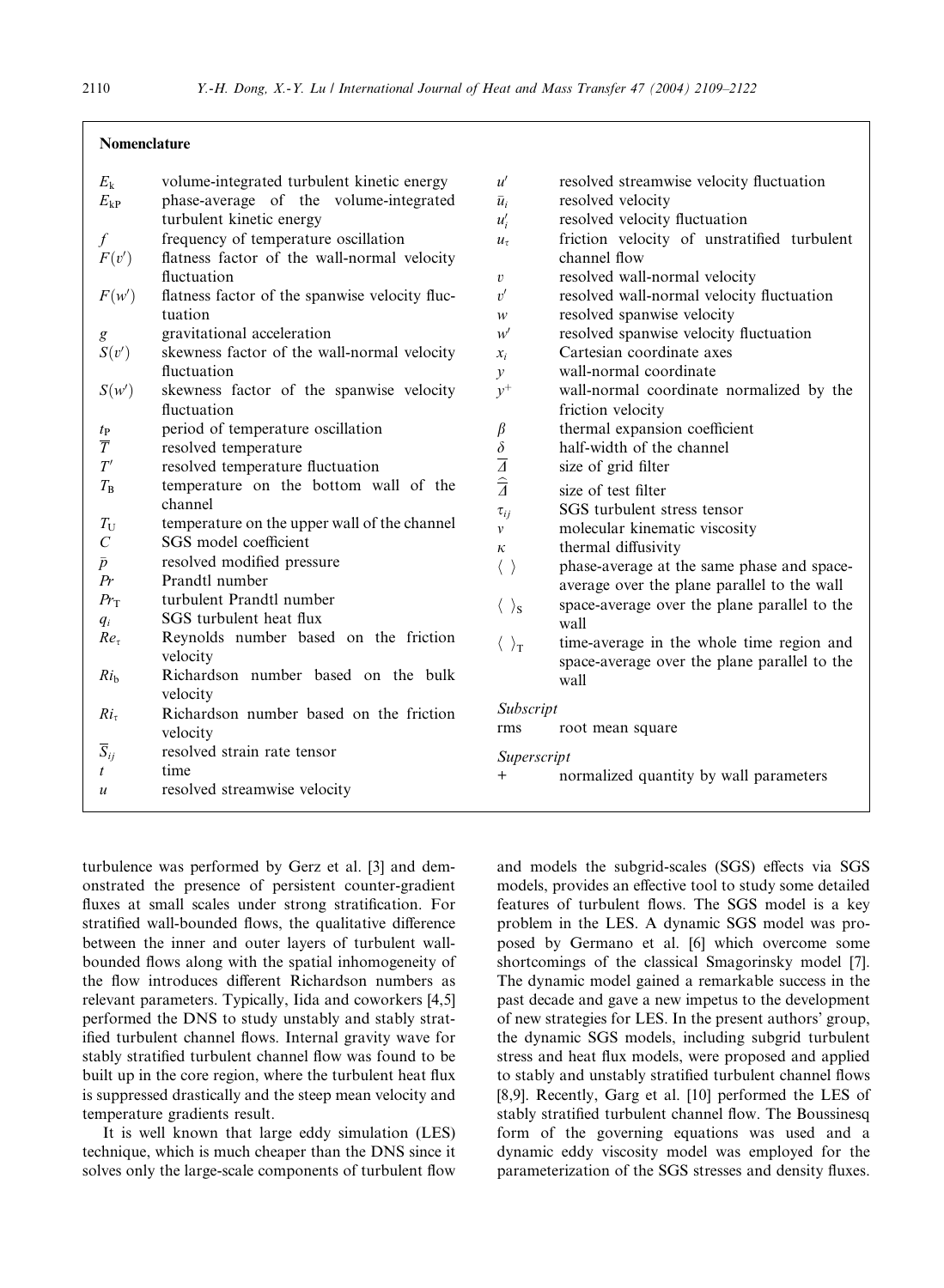Armenio and Sarkar [11] performed an investigation of stably stratified turbulent channel flow with moderateto-large levels of stratification to exhibit internal wave activity in the core of the channel.

Even though oscillating turbulent boundary layers have been extensively studied [12,13], statistically unsteady turbulent flows driven by time-varying force, e.g., time-varying buoyancy force considered here, have received little attention compared to statistically steady ones. Lu et al. [14] performed the LES for an oscillating flow past a circular cylinder. Then, Hsu et al. [15] dealt with an oscillating turbulent flow over a flat plate and verified that the LES approach coupled with the dynamic SGS model is suited to tackle unsteady problem. Scotti and Piomelli [16] investigated pulsating turbulent channel flow driven by oscillating pressure gradient and demonstrated that the LES can reasonably predict unsteady turbulence behavior. Recently, Wang and Lu [17] studied turbulent heat transfer in an oscillating turbulent channel flow by use of LES technique.

In this study, LES is employed to investigate thermally stratified turbulent channel flow with temperature oscillation on the bottom wall of the channel at different Richardson numbers and oscillation periods. The threedimensional resolved incompressible Navier–Stokes and energy equations are solved by the fractional-step method proposed by Verzicco and Orlandi [18]. Dynamic SGS models of turbulent stress and turbulent heat flux are used.

This paper is organized as follows. The mathematical formulations and the dynamic SGS models for modeling turbulent stresses and heat fluxes are described in Section 2. The numerical methods and validation are given in Section 3. In Section 4, some quantities including the phase-averaged resolved velocities, temperature and their fluctuations and turbulent heat flux, and turbulence structures based on instantaneous velocity and temperature fluctuations are discussed. Finally, concluding remarks are summarized in Section 5.

#### 2. Mathematical formulations

Thermally stratified turbulent channel flow with temperature oscillation on the bottom wall is considered. The temperature on the upper wall  $(T_U)$  is maintained as a constant and chosen as  $T_U = 0$ , and the temperature on the bottom wall  $(T_B)$  is subjected to vary sinusoidally about zero with an amplitude  $\Delta T$ . The governing equations are the three-dimensional filtered incompressible Navier–Stokes and the energy equations under the Boussinesq approximation based on a tophat filter. To non-dimensionalize the governing equations, the half-height of the channel  $\delta$  is used as the length scale, the friction velocity  $u<sub>r</sub>$  of unstratified shear turbulent channel flow as the velocity scale, and the amplitude of oscillating temperature on the bottom wall  $\Delta T$  as the temperature scale. The non-dimensional governing equations are then given as,

$$
\frac{\partial \bar{u}_i}{\partial x_i} = 0 \tag{1}
$$

$$
\frac{\partial \bar{u}_i}{\partial t} + \frac{\partial}{\partial x_j} (\bar{u}_i \bar{u}_j) = -\frac{\partial \bar{p}}{\partial x_i} + \frac{1}{Re_\tau} \frac{\partial^2 \bar{u}_i}{\partial x_j \partial x_j} - \frac{\partial \tau_{ij}}{\partial x_j} + \delta_{i1} + Ri_\tau \widetilde{T} \delta_{i2}
$$
\n(2)

$$
\frac{\partial \overline{T}}{\partial t} + \frac{\partial (\overline{T} \overline{u}_j)}{\partial x_j} = \frac{1}{Re_{\tau} Pr} \frac{\partial^2 \overline{T}}{\partial x_j \partial x_j} - \frac{\partial q_j}{\partial x_j} \tag{3}
$$

$$
\tau_{ij} = R_{ij} - \delta_{ij} R_{kk} / 3, \quad R_{ij} = \overline{u_i u_j} - \overline{u}_i \overline{u}_j;
$$
  
\n
$$
q_j = \overline{T u}_j - \overline{T} \overline{u}_j
$$
\n(4)

where the "overbar" denotes the filtered variables,  $\bar{u}_i$  $(i = 1, 2, 3)$ , corresponding to u, v, w, represents the resolved velocity components in the streamwise  $(x)$ , wallnormal (y) and spanwise (z) directions, respectively.  $\bar{p}$  is the resolved pressure plus  $R_{kk}/3$ . The fixed streamwise pressure gradient is accounted for by the term  $\delta_{i1}$  in Eq. (2).  $T = \overline{T} - \langle \overline{T} \rangle_{\mathcal{S}}$ , and  $\langle \rangle_{\mathcal{S}}$  stands for an average over a plane parallel to the horizontal walls.  $Re_\tau = u_\tau \delta/v$ represents the Reynolds number and  $Pr = v/k$  is the molecular Prandtl number with  $\nu$  being the kinematic viscosity of the fluid and  $\kappa$ , the thermal diffusivity.  $Ri_{\tau}$  is the Richardson number defined as  $Ri_{\tau} = \beta g \Delta T \delta / u_{\tau}^2$ , where  $\beta$  is the thermal expansion coefficient which assumed small enough so that the Boussinesq approximation is applicable, and  $g$  is the gravitational acceleration. Usually, the Richardson number  $Ri_{\tau}$  is used to characterize buoyancy effect in stably or unstably stratified channel flow. Here, it also represents a reference parameter with maximum temperature difference on both the walls when the temperature on the bottom wall is forced to vary with time.

In Eqs. (2) and (3),  $\tau_{ii}$  and  $q_i$  represent SGS turbulent stress and heat flux, respectively, which need to be modeled by SGS models. The overall expressions of the SGS stresses and turbulent heat flux are read as

$$
\tau_{ij} = -2C\overline{A}^2 |\overline{S}|\overline{S}_{ij}, \quad q_j = -\frac{C\overline{A}^2}{Pr_{\text{T}}} |\overline{S}|\frac{\partial \overline{T}}{\partial x_j}
$$
(5)

where  $\overline{S}_{ij} = (\partial \overline{u}_i / \partial x_j + \partial \overline{u}_j / \partial x_i)/2, \quad |\overline{S}| = [2\overline{S}_{ij}\overline{S}_{ij}]^{\frac{1}{2}}.$  Pr<sub>T</sub> represents the turbulent Prandtl number.  $\overline{\Delta}$  is the filter width, as proposed by Germano et al. [6], is defined as  $\overline{\Delta} = (A_1 A_2 A_3)^{1/2}$  with  $A_j$  (j = 1, 2, 3) being the grid spacing in the *j* direction.

The model coefficients of C and  $Pr<sub>T</sub>$  in Eq. (5) are obtained by the approach proposed by Germano et al. [6]. After introducing a test filtering (i.e., a tophat filter considered here) with a filter width  $\overline{A}$  to Eqs. (1)–(3),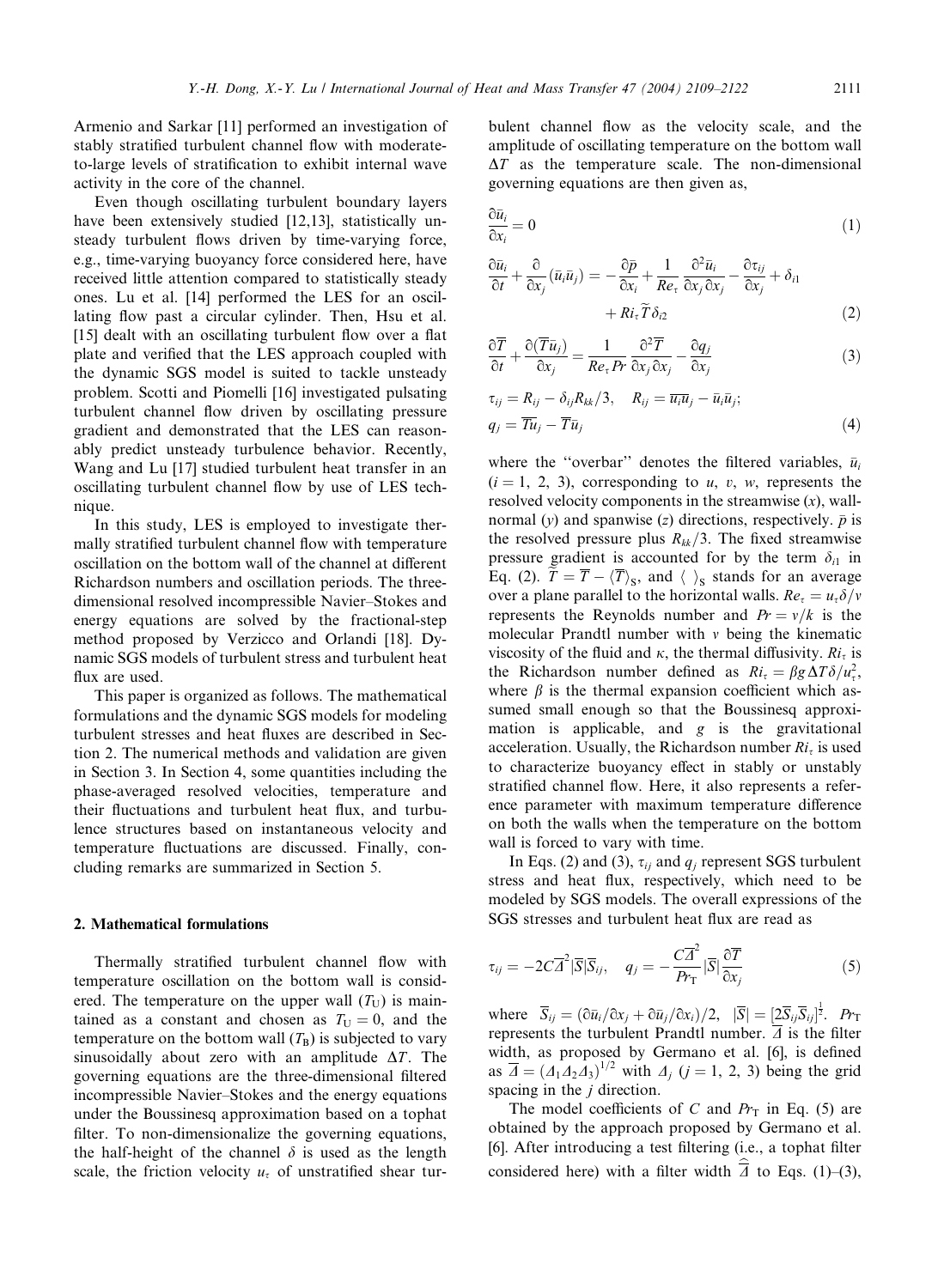the coefficients C and  $Pr<sub>T</sub>$  can be dynamically determined as

$$
C = -\frac{1}{\overline{\Delta}^2} \frac{\langle L_{ij} M_{ij} \rangle_{\rm S}}{\langle M_{ij} M_{ij} \rangle_{\rm S}}, \quad Pr_{\rm T} = -C\overline{\Delta}^2 \frac{\langle F_i F_i \rangle_{\rm S}}{\langle E_i F_i \rangle_{\rm S}} \tag{6}
$$

where  $M_{ij} = 2\alpha^2 \sqrt{S}$  $\overline{\mathbb{I}}$  $\left| \left[ \widehat{\overline{S}}_{ij} - \frac{1}{3} \widehat{\overline{S}}_{kk} \delta_{ij} \right] - \hat{m}_{ij}, L_{ij} = \overline{u}_i \overline{u}_j - \hat{\overline{u}}_i \hat{\overline{u}}_j \frac{1}{3} (\bar{u}_k \bar{u}_k - \hat{u}_k \hat{u}_k) \delta_{ij}, \vec{m}_{ij} = 2 |\overline{S}| \left[ \overline{S}_{ij} - \frac{1}{3} \overline{S}_{kk} \delta_{ij} \right], E_i = \hat{u}_i \widehat{\overline{T}} - \overline{u}_i \overline{T},$  $F_i = \alpha^2 |\overline{S}|\widehat{B}|_i - |\overline{S}|\widehat{B}_i$ , and  $B_j = \frac{\partial \overline{T}}{\partial x_j}$ .

Here,  $\alpha = \overline{A}/\overline{A}$  is chosen as 2 in the present calculation. The spatial average of  $\langle \ \rangle_{\rm S}$  in Eq. (6) is to remove the calculation oscillation [6]. It is still needed to note that the validity of the dynamic SGS models to study statistically unsteady turbulent flow has been established by performing detailed validation and verification in [15–17].

No-slip and no-penetration velocity conditions are imposed on the walls. Periodic boundary conditions are employed in the streamwise and spanwise directions. After a fully developed turbulent channel flow is established, a fixed temperature on the upper wall and an oscillating temperature on the bottom wall are imposed. Here, the non-dimensional temperature on the upper wall of the channel is  $T_U = 0$ , and the non-dimensional temperature on the bottom wall represents  $T_B =$  $-\sin(2\pi t/t_{\rm P})$ , where  $t_{\rm P}$  represents the period of temperature oscillation.

#### 3. Numerical methods and validation

A fractional-step method proposed by Verzicco and Orlandi [18] is employed to solve Eqs.  $(1)$ – $(3)$ . Spatial derivatives are discretized with a second order central difference on a staggered grid for all the terms in the equations. Time advancement is carried out by the semiimplicit scheme mixing the Crank–Nicolson scheme for the viscous terms and the third-order Runge–Kutta scheme for the convective terms. The low-storage Runge–Kutta methods have the additional advantage that the minimum amount of computer run-time memory is realized. The discretized formulation was described in detail by Verzicco and Orlandi [18].

The size of computational domain is  $4\pi\delta \times 2\delta \times 2\pi\delta$ with the corresponding grid number  $97 \times 97 \times 65$  in the streamwise, wall-normal and spanwise directions. The computational domain size is chosen such that twopoint correlations in the streamwise and spanwise directions are negligibly small. The grid is uniform along both the streamwise and spanwise directions. In the wall-normal direction, to increase the grid resolution near both the walls, the mesh is stretched following the transformation used in [19,20], so that the grid distribution in the wall-normal direction is sufficient to resolve the viscous sublayer and diffusive sublayer near the boundary.

To validate the present calculation procedure, some typical DNS results for stably and unstably stratified turbulent channel flow performed by Iida and coworkers [4,5] are used to compare with our results. Here, two typical cases for  $Re<sub>\tau</sub> = 150$  and  $Ri<sub>b</sub> = 0$  and 0.18 (or  $Ri_{\tau} = 0$  and 12 approximately), where  $Ri_{\rm b}$  is the Richardson number based on the bulk velocity of the turbulent channel flow, are employed to validate the present calculation. Fig. 1 shows the distributions of turbulent intensities normalized by the friction velocity and the temperature fluctuation normalized by the friction temperature. It is seen that our calculated results are in good agreement with the DNS data. Other turbulent quantities (not shown here) are also calculated and agree well with the DNS results. Based on recent investigation [21,22] for the effect of turbulence models and numerical errors in LES, the dynamic mixed SGS model [23] is also used to examine the influence of turbulence model in LES on the present calculated results. As shown in Fig. 1a, both the results calculated by the dynamic Smagorinsky model [6] and the dynamic mixed model [23] agree well each other; it is confirmed that the SGS model and grid resolution used in this study can accurately calculate the turbulent flow.

To ensure that the computed results are independent of the time steps and the grid sizes, results calculated by



Fig. 1. Comparison of the present LES results with DNS data [5] for the turbulent intensities at  $Ri<sub>b</sub> = 0$  (a) and temperature fluctuation (b), where  $LES^*$  represents the results calculated by the dynamic mixed SGS model.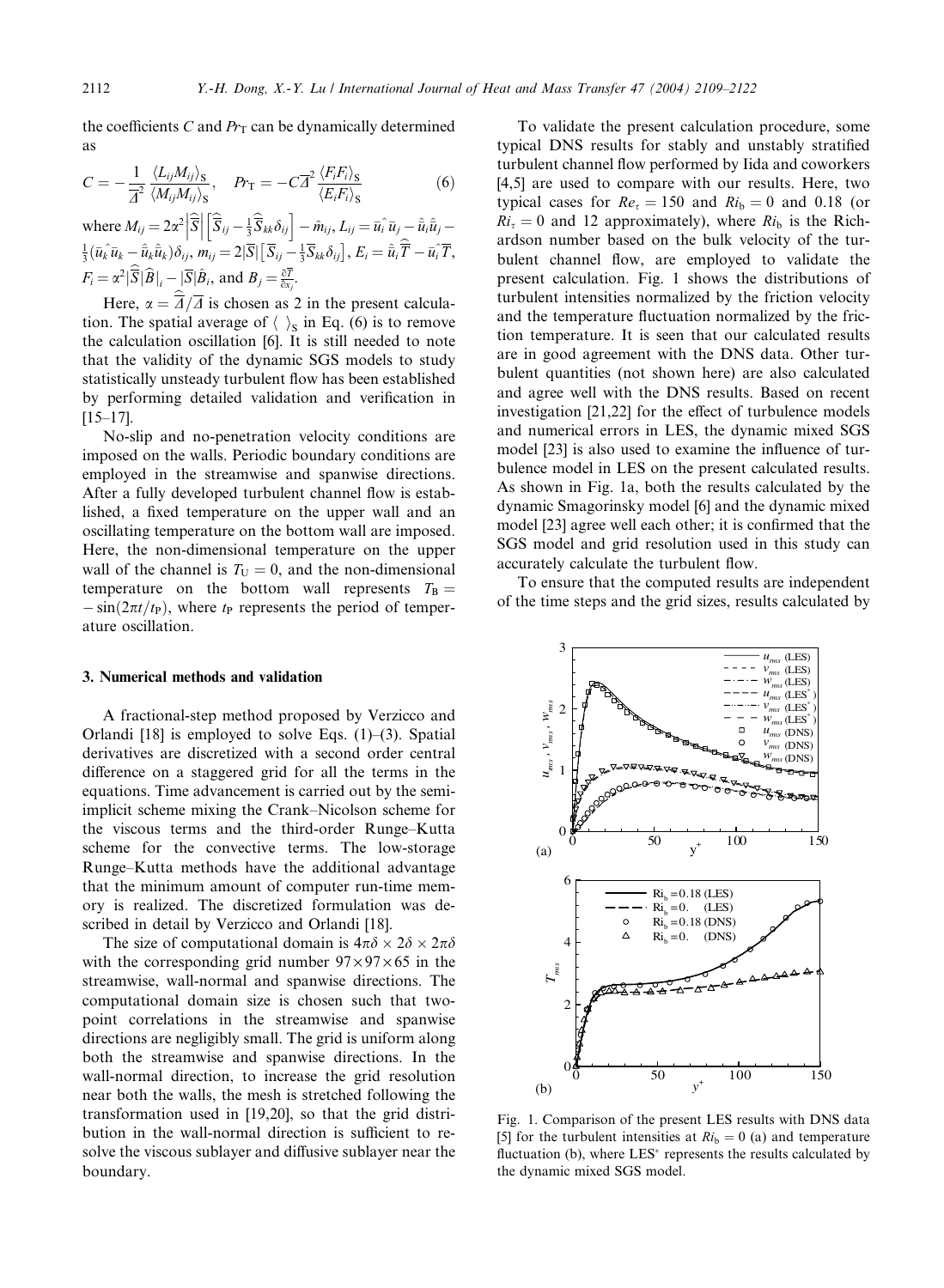6

different grid numbers and time steps were carefully examined in our previous study [24] and agree well each other (cf. Fig. 2 in [24]). Moreover, extensive validations and verifications have been performed in our previous work for unstably stratified turbulent channel flow [8,9], oscillating turbulent channel flow driven by unsteady external force [15], oscillating turbulent channel flow with heat transfer [17], and turbulent passive scalar transfer at high Prandtl number [20,24]. Thus, it can be confirmed that our calculation is reliable for the prediction of statistical quantities of thermally stratified turbulent shear flows.

#### 4. Results and discussion

Calculations have been performed for  $Ri_1 = 0$ , 50 and 128,  $t_{\rm P} = 3.2$  and 6.4,  $Pr = 0.71$ , and  $Re<sub>\tau</sub> = 180$ . Due to inherent unsteadiness of the driving force, i.e., timevarying buoyancy force induced by the temperature oscillation, the phase-averaged statistical turbulent quantities are calculated by taking the average at the same phase and over the plane parallel to the wall. To remove initial effect, the phase-averaged statistical quantities are calculated in several oscillation periods after the initial influence has been swept.

#### 4.1. Time evolution of resolved turbulent kinetic energy

The buoyancy force has a significant influence on the vertical turbulent transport and internal energy conversion between turbulent kinetic energy and turbulent potential energy. For thermally stratified shear turbulent channel flow with temperature oscillation on the wall, the turbulent channel flow is undergone by time-varying buoyancy force induced by the temperature variation. When the temperature on the bottom wall is lower (or higher) than that on the upper wall, the channel flow behaves similarly as stably (or unstably) stratified flow. Thus, as the temperature on the bottom wall is forced to vary with time in certain periods and amplitudes, stably and unstably stratified flow evolutions occur alternately in one cycle.

To reveal global character and statistically unsteady behavior of thermally stratified turbulent channel flow induced by the temperature oscillation on the bottom wall, as used by Garg et al. [10], the volume-integrated turbulent kinetic energy  $E_k$  is defined as

$$
E_{k} = \frac{1}{2} \int_{-1}^{1} \langle (\bar{u}')^{2} + (\bar{v}')^{2} + (\bar{w}')^{2} \rangle_{S} dy
$$
 (7)

where  $\bar{u}'_i = \bar{u}_i - \langle \bar{u}_i \rangle_{\mathcal{S}}$ . Then, Fig. 2 shows the time evolution of  $E_k$  and its phase-average (i.e.,  $E_{kP}$ ). The distribution of  $E_k$  for  $Ri_\tau = 50$  and  $t_P = 6.4$  and the corresponding sinusoidal curve of the temperature var-



Fig. 2. Time evolution of the volume-integrated turbulent kinetic energy  $(E_k)$  and its phase-average  $(E_{kP})$ : (a)  $E_k$ , and (b)  $E_{kP}$ .

iation are shown in Fig. 2a. It is reasonably predicted that  $E_k$  varies quasi-periodically with time. By comparing with the phases corresponding to the lowest peaks of  $E_k$  and  $T_B$ , it is found that  $E_k$  changes with a phase lag about  $t_P/4$  with respect to  $T_B$ . This behavior implies that the turbulent flow needs time to reflect the temperature variation on the wall.

The phase-average value of  $E_k$ , denoted by  $E_{kP}$ , is depicted in Fig. 2b. By viewing the profile of  $Ri_7 = 50$ and  $t_{\rm P} = 6.4$ , when the temperature on the bottom wall is lower than that on the upper wall during  $0 < t/t_P < 1/2$ , the turbulent channel flow behaves similarly as stable stratification and turbulence intensities are suppressed. Thus,  $E_{kP}$  decreases smoothly during  $0 < t/t_P < 1/2$ . When the temperature on the bottom wall is higher than that on the upper wall during  $1/2 < t/t_P < 1$ , the turbulent channel flow behaves as unstable stratification. As shown in Fig. 2b,  $E_{kP}$  increases gradually in  $1/2 < t/t_P < 0.7$ , then changes quickly to high value from  $t/t_P = 0.7$  to 0.8 approximately, finally decreases asymptotically in  $0.8 < t/t<sub>P</sub>$  $< 1.$ 

#### 4.2. Phase-averaged velocity and temperature

Fig. 3 shows the profiles of the phase-averaged velocity for  $Ri_t = 50$  and  $t_P = 6.4$ . The velocity profile evolution appears the tendency of re-laminarization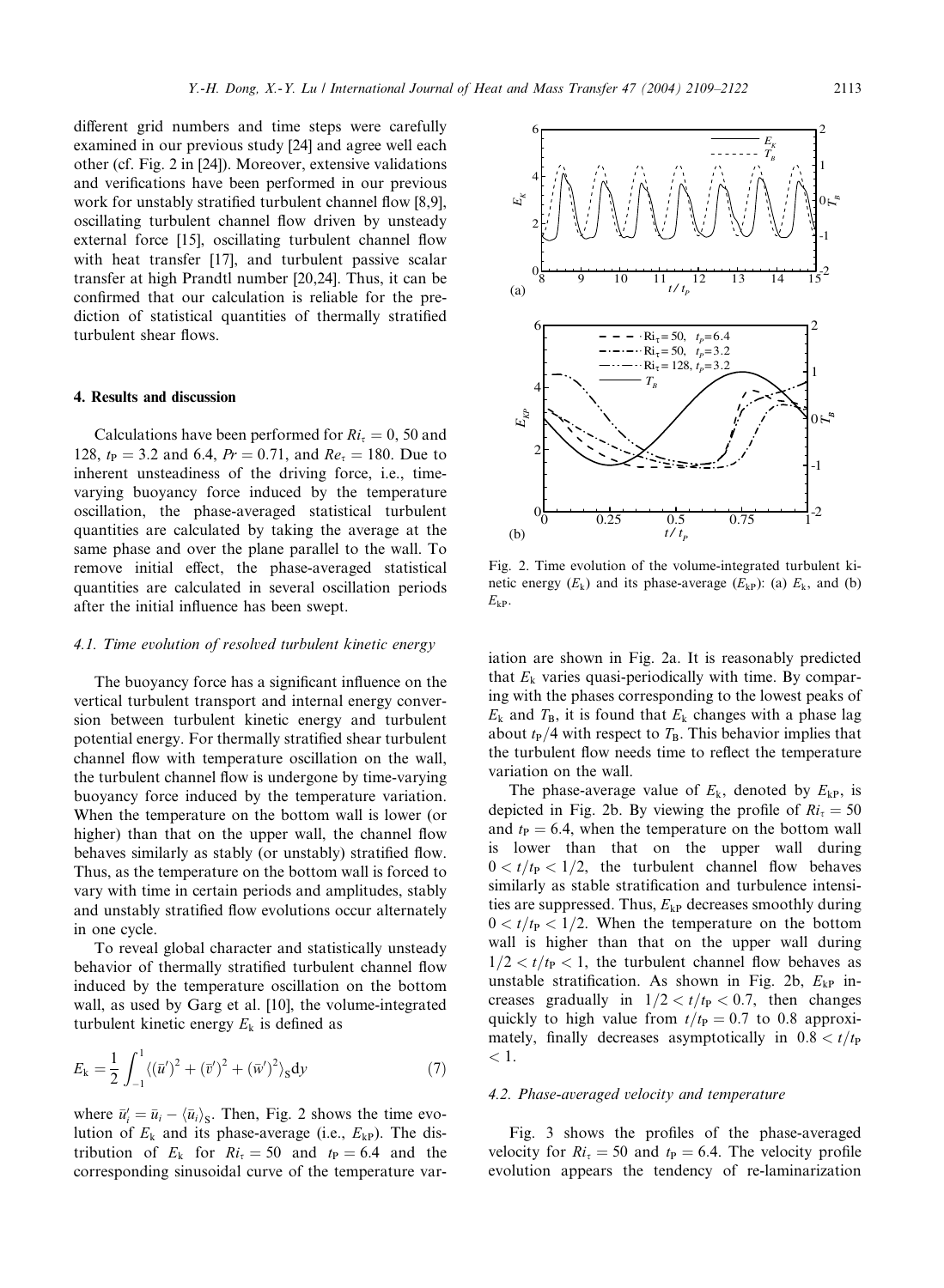

Fig. 3. Profiles of the phase-averaged velocity for  $Ri_7 = 50$  and  $t_{\rm P} = 6.4.$ 

from  $t/t_P = 3/4$  through 4/4 (or 0/4) to 2/4 near the bottom wall. From the velocity profiles in logarithmic scale, it is found that the logarithmic region disappears whereas the linear sublayer is extended. Then, the velocity profile from  $t/t<sub>P</sub> = 2/4$  to 3/4 develops gradually to blunt distribution due to unstable stratification effect. The velocity profile at  $t/t_P = 3/4$  exhibits that there exists a buffer layer followed by a logarithmic region after redrawing it using the logarithmic scale. This behavior is consistent with the variation of the resolved turbulent kinetic energy shown in Fig. 2 and with the previous work [8–11]. As the influence of time-varying buoyancy force, remarkable variation of the phaseaveraged velocity occurs near the bottom wall, and the profiles of the velocity at different phases coincide closely each other near the upper wall with  $y > 0.85$ approximately.

The profiles of the phase-averaged temperature are shown in Fig. 4 for  $t_P = 6.4$ , and  $Ri_\tau = 50$  and 0. The profiles of the temperature vary obviously in the lower half-channel region. It is interesting to note that the phase-averaged temperature has a positive shift-value about 0.15 over the core region of  $-0.5 < y < 0.8$ approximately in Fig. 4a. To examine the stratification effect on the mean temperature distribution, the profiles of the phase-averaged temperature for  $Ri_1 = 0$  (i.e., passive heat transfer) is shown in Fig. 4b, and approaches zero in the region of  $-0.5 < y \le 1.0$ . Thus, the distinction in Fig. 4a and b shows that dynamic coupling effect of the turbulent flow and the temperature field results the shift-value of the mean temperature distribution for thermally stratified turbulent channel flow coupled with the temperature varying with time on the wall.

Fig. 4c shows the profile of the mean temperature (i.e.,  $\langle T \rangle_T$ ) calculated by taking the average over the plane parallel to the wall during the whole time region of several oscillation periods. The mean temperature profile for  $Ri_r = 50$  and  $t_P = 6.4$  depicts negative value near



Fig. 4. Distributions of the phase-averaged and mean temperature. (a) Phase-averaged temperature for  $Ri_1 = 50$  and  $t_P = 6.4$ , (b) phase-averaged temperature for  $Ri_0 = 0$  and  $t_P = 6.4$ , and (c) whole time averaged temperature.

the bottom wall due to the influence of the forced temperature oscillation on the bottom wall. Then the mean temperature exhibits a plateau distribution over the most core region of the channel, and decreases gradually to zero at the upper wall. Meanwhile, it is reasonably predicted that the mean temperature distribution for  $Ri_{\tau} = 0$  is zero over the channel.

## 4.3. Velocity and temperature fluctuations and heat fluxes

To examine the effect of the temperature oscillation on turbulence quantities, the velocity and temperature fluctuations are discussed. The temperature variation on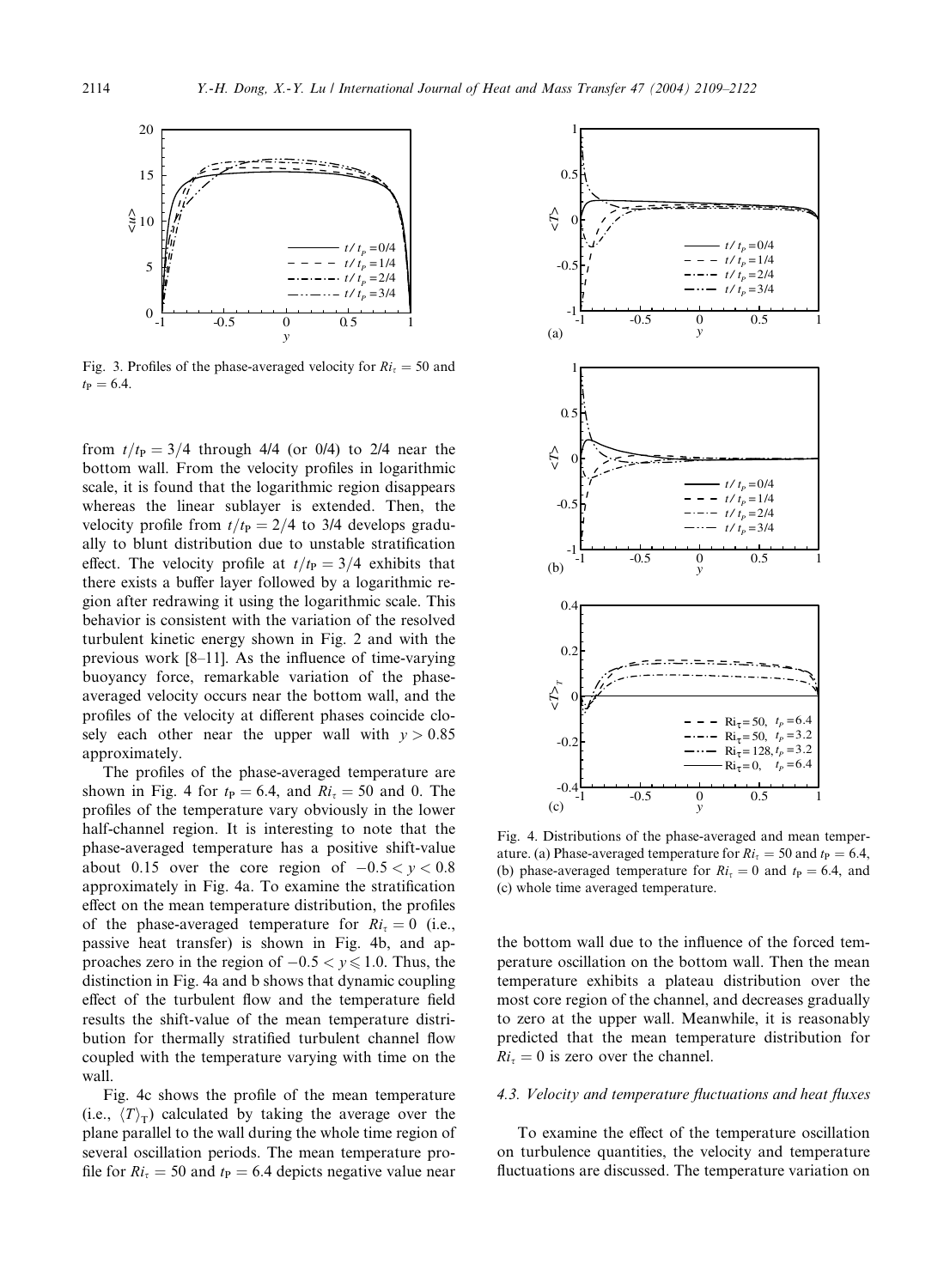the bottom wall induces an oscillating thermal transfer that interacts with turbulent flow to produce a timevarying response to turbulence quantities. As turbulent flow is influenced by stable or unstable stratification, turbulence intensity is reduced and strengthened alternately in one cycle. Fig. 5 shows the profiles of the phase-averaged turbulent intensities for  $Ri_7 = 50$  and  $t_{\rm P} = 6.4$  at several phases. The corresponding turbulent intensities of unstratified turbulent channel flow at the same Reynolds number (referred to as  $Ri_\tau = 0$ ) are also plotted in Fig. 5. The evolution of the streamwise turbulent intensity  $u_{\text{rms}}$  in one cycle is similar to that of turbulent kinetic energy in Fig. 2b. The profile of  $u_{\text{rms}}$ near the bottom wall decreases gradually from  $t/t_P = 0/4$  to 2/4, and changes quickly to high level



Fig. 5. Distributions of the phase-averaged turbulent intensities for  $Ri_7 = 50$  and  $t_P = 6.4$ : (a)  $u_{\text{rms}}$ , (b)  $v_{\text{rms}}$ , and (c)  $w_{\text{rms}}$ .

distribution at  $t/t_P = 3/4$ . According to the distributions of  $v_{\text{rms}}$  and  $w_{\text{rms}}$  in Fig. 5b and c, it can be concluded that the increase of  $E_{kP}$  from  $t/t_P = 0.7$  to 0.8 in Fig. 2b is mainly contributed by  $u_{\rm rms}$ .

The vertical turbulent intensity  $v_{\rm rms}$  is shown in Fig. 5b. At  $t/t_P = 1/4$  and 2/4, the distributions of  $v_{\text{rms}}$  for  $Ri_{\tau} = 50$  are lower than that for  $Ri_{\tau} = 0$  near the bottom wall due to stable stratification effect. This character is consistent with the previous work for stably stratified turbulent channel flows [8–11]. Then, the profiles of  $v_{\rm rms}$ for  $Ri_0 = 50$  at  $t/t_P = 3/4$  and 0/4 (or 4/4) are higher than the distributions of  $Ri<sub>\tau</sub> = 0$  due to unstable stratification effect. Note that the distributions of  $v_{\rm rms}$  for  $Ri<sub>z</sub> = 50$  in the vicinity of the upper wall are higher than that for  $Ri_0 = 0$ . It can be explained as locally unstable stratification effect, because, as shown in Fig. 4a and c, the mean temperature near the upper wall decreases gradually to zero and a negative temperature gradient is generated near the upper wall. Since the temperature gradient is parallel to the buoyancy force, the temperature oscillation directly influences the change of the vertical velocity fluctuation  $v_{\rm rms}$ , then induces the variation of the horizontal components  $u_{\rm rms}$  and  $w_{\rm rms}$ through the resolved pressure–strain correlation which governs the exchange of energy among the three components. Thus, as shown in Fig. 5c, the variation of



Fig. 6. Profiles of the phase-averaged temperature fluctuation. (a)  $Ri_7 = 50$  and  $t_P = 6.4$ , and (b)  $Ri_7 = 0$  and  $t_P = 6.4$ .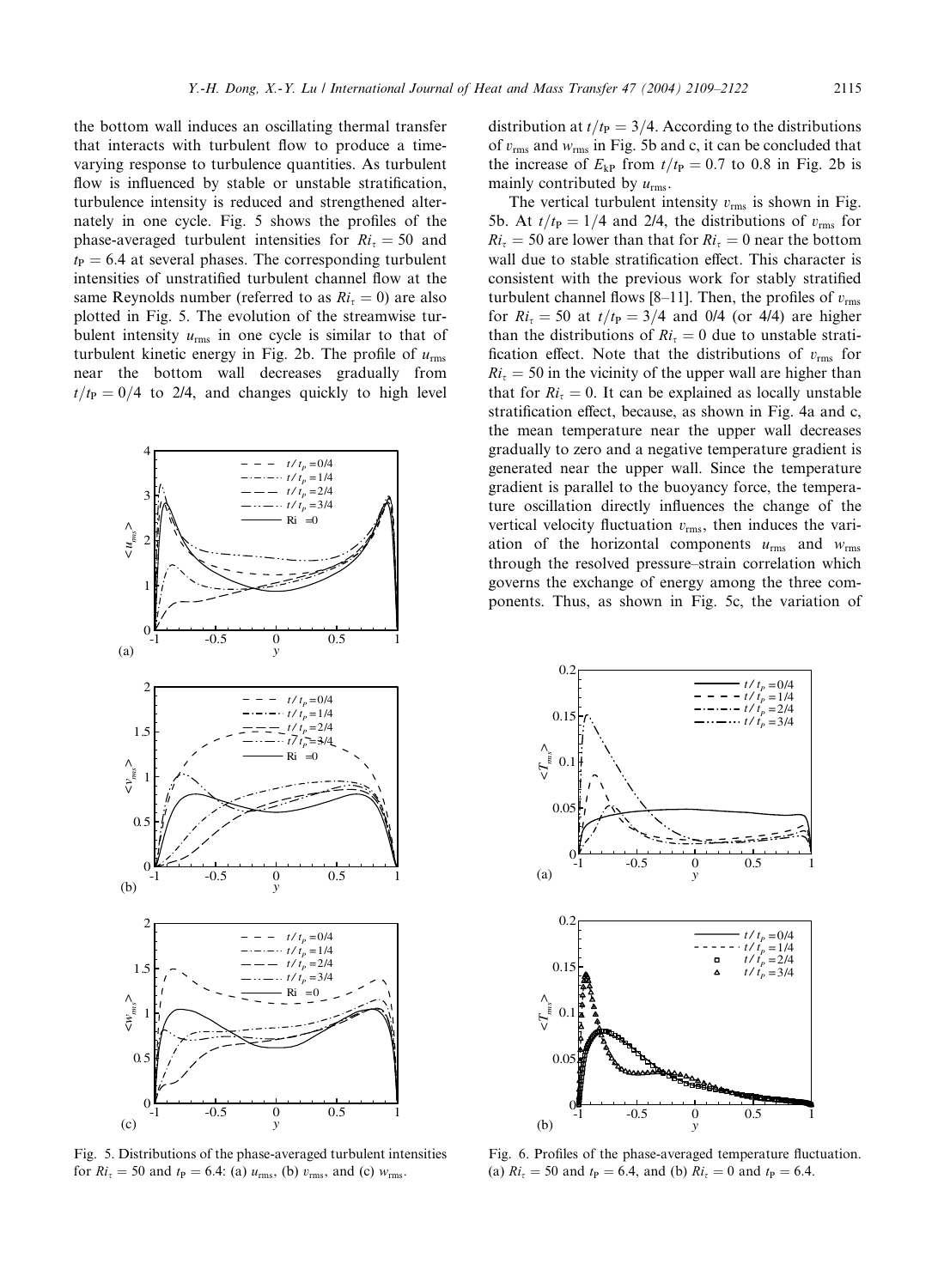spanwise turbulent intensity  $w_{\text{rms}}$  is similar to that of  $v_{\text{rms}}$ during the cycle.

Fig. 6 shows the distributions of the temperature fluctuation ( $T_{\text{rms}}$ ). As shown in Fig. 6a for  $Ri_r = 50$  and  $t_{\rm P} = 6.4$ , the temperature fluctuation exhibits a plateau distribution over the most core region at  $t/t_P = 0/4$ . Then a peak of  $T_{\text{rms}}$  is formed in the vicinity of the bottom wall. The position of the peak moves away from the bottom wall as the peak value of  $T_{\rm rms}$  decreases. At  $t/t_P = 3/4$ , a highest peak occurs. The profiles of  $T_{\text{rms}}$  for  $Ri_\tau = 0$  are also illustrated in Fig. 6b, as expected, coincide together for  $t/t_P = 0/4$  and 2/4 (or for  $t/t_P =$  $1/4$  and  $3/4$ ). Compared to Fig. 6b, the temperature fluctuation  $T_{\text{rms}}$  for  $Ri_{\tau} = 50$  is reduced and strengthened alternately near the bottom wall due to the significant influence of the temperature oscillation. Meanwhile, as the locally unstable stratification effect induced by the negative mean temperature gradient near the upper wall, the peaks with small values for  $T_{\rm rms}$  appear at several phases for  $Ri_\tau = 50$  in Fig. 6a, however,  $T_{\text{rms}}$  approaches zero asymptotically with  $y \rightarrow 1$  for  $Ri_z = 0$  in Fig. 6b.

Fig. 7 shows the profiles of the vertical and streamwise heat fluxes (i.e., $\langle T'v' \rangle$  and  $\langle T'u' \rangle$ ) at several phases. In Fig. 7a and b for  $Ri_7 = 50$  and  $t_P = 6.4$ , the vertical and streamwise heat fluxes demonstrate significant change near the bottom wall at different phases. In Fig.

7c and d for  $Ri = 0$ , the profiles of  $\langle T'v' \rangle$  and  $\langle T'u' \rangle$  for  $t/t_P = 0/4$  and 2/4 (or for  $t/t_P = 1/4$  and 3/4) exhibit antisymmetric distribution. Compared to the distributions in Fig. 7c and d, the vertical heat flux  $\langle T'v' \rangle$  for  $Ri_\tau = 50$  is reduced at  $t/t_P = 1/4$  and 2/4, and strengthened at  $t/t_P = 3/4$  and 0/4 (or 4/4) near the bottom wall. Due to locally unstable stratification effect near the upper wall, the profiles of  $\langle T' u' \rangle$  depict small peaks there at several phases.

The term contributed by the buoyancy force in the budget transport equations of the resolved turbulent kinetic energy (i.e.,  $\langle u'_i u'_i \rangle$ ) and the resolved wall-normal Reynolds stress (i.e.,  $\langle u_2' u_2' \rangle$ , or  $\langle v' v' \rangle$ ) can be written as  $2Ri_{\tau}\langle T'v'\rangle$ . Thus, the profiles in Fig. 7a, when multiplied by  $2Ri_{\tau}$ , represent the budget term induced by the buoyancy force. Combining with Fig. 5b, it is reasonably to find that the  $\langle T'v' \rangle$  in Fig. 7a contributes high level distribution of  $v_{\text{rms}}$  in Fig. 5b at  $t/t_{\text{P}} = 0/4$ . The values of  $\langle T'v' \rangle$  are relatively small and the  $v_{\rm rms}$  exhibits lower distributions near the bottom wall at  $t/t_P = 1/4$ and 2/4. Meanwhile, the profile of  $\langle T'v' \rangle$  with small value at  $t/t_P = 1/4$  and 2/4 corresponds to lower distribution of  $E_{kP}$  for  $Ri_\tau = 50$  and  $t_P = 6.4$  in Fig. 2b, indicating that turbulent kinetic energy is suppressed due to stable stratification. Then, the  $\langle T'v' \rangle$  increases in the vicinity of the bottom wall at  $t/t_P = 3/4$ , correspondingly  $v_{\text{rms}}$ increases in Fig. 5b. Thus, this budget term (i.e.,



Fig. 7. Distributions of the vertical and streamwise heat fluxes. (a)  $\langle T'v' \rangle$ , (b)  $\langle T'u' \rangle$  for  $R_i = 50$  and  $t_p = 6.4$ , (c)  $\langle T'v' \rangle$ , and (d)  $\langle T'u' \rangle$ for  $Ri_0 = 0$  and  $t_P = 6.4$ .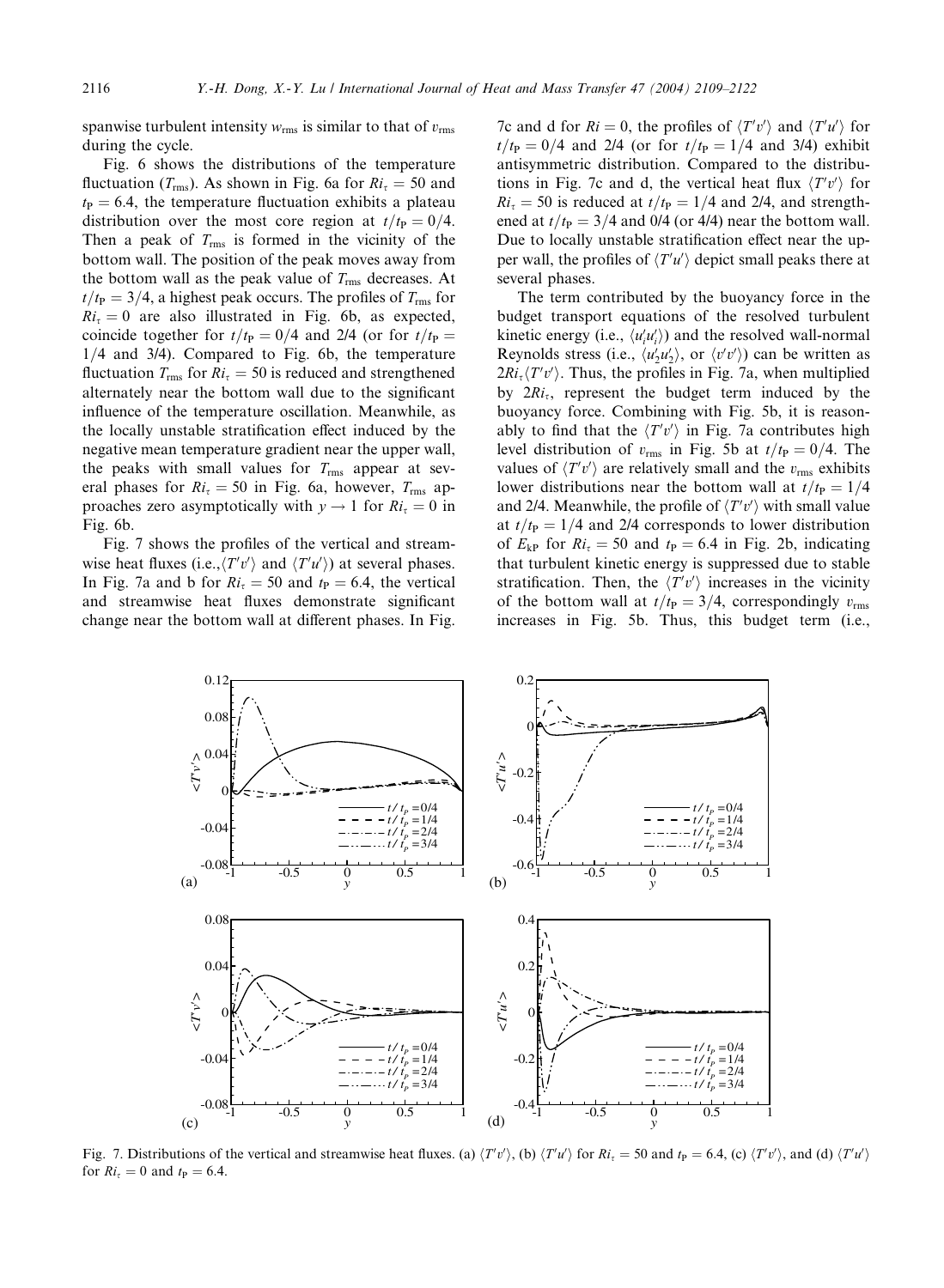

Fig. 8. Skewness and flatness factors of the velocity fluctuations. (a)  $S(v')$ , (b)  $S(w')$ , (c)  $F(v')$ , and (d)  $F(w')$ .

 $2Ri_{\tau}\langle T'v'\rangle$ ) reasonably predicts the evolution of the vertical turbulent intensity.

The skewness and flatness factors of the velocity fluctuations at several phases are plotted in Fig. 8. The skewness factor of the wall-normal velocity fluctuation  $S(v')$  is positive near the upper wall for all phases in Fig. 8a. Correspondingly,  $S(v')$  is negative near the bottom wall at  $t/t_P = 3/4$  and 0/4, representing the largeamplitude wall-normal velocity fluctuations due to arrival of high-speed fluid from regions away from the wall.  $S(v')$  is positive near the bottom wall at  $t/t_P = 1/4$ and 2/4, indicating the large-amplitude wall-normal velocity fluctuations probably associated low-speed fluid leaving the wall region. The skewness factor of the spanwise velocity fluctuation  $S(w')$  is approximately equal to zero over the channel in Fig. 8b, which corresponds to the skewness factor of a Gaussian distribution. In Fig. 8c and d, the flatness factors of the wall-normal velocity fluctuation  $F(v')$  and the spanwise velocity fluctuation  $F(w')$  reach their maximum at both the walls, and form secondary peak near the bottom wall at different positions. In particular for  $F(v')$  in Fig. 8c, it is interesting to note that the position of the peak moves away from the bottom wall and the value of  $F(v')$  decreases from  $t/t_P = 1/4$  to 3/4. Thus, it is reasonable to predict that the change of the flatness factors indicates that turbulence is highly intermittent in the near bottom wall region because of the influence of the temperature oscillation on the bottom wall.

## 4.4. Structures of turbulent flow and temperature

To get better insight into the flow structures, some typical instantaneous flow patterns are visualized. Fig. 9 shows the instantaneous contours of the wall-normal velocity fluctuation at several phases, in a plane parallel to the wall at  $y^+=20$ . The patterns clearly illustrate the evolution of turbulent intensities with absent and healthy streaky structures at different phases. At  $t/t_P = 3/4$ and 0/4 (or 4/4), fairly healthy streaky structures can be observed, corresponding to the strengthened vertical turbulent intensity shown in Fig. 5b. At  $t/t_P = 3/4$ , very long streaks generate with respect to  $t/t_P = 0/4$ . This phenomenon is related to the energy transfer between the wall-normal and horizontal directions based on the analysis of the Reynolds-stress budgets [19]. As stable stratification effect plays as a dominating factor from  $t/t_P = 1/4$  to 2/4, turbulence is significantly suppressed and the absent streaky structures appear. Then, the vertical turbulent intensity increases gradually from  $t/t_P = 2/4$  and is significantly strengthened at  $t/t_P =$  $3/4$ . The evolution shown in Fig. 9 is well consistent with the previous observations [8,9] as well as with the development of the vertical turbulent intensity given in Fig. 5b.

The instantaneous patterns of the streamwise velocity fluctuation and the temperature fluctuation during one cycle (not shown here) are also observed at the same plane as plotted in Fig. 9. It is found that the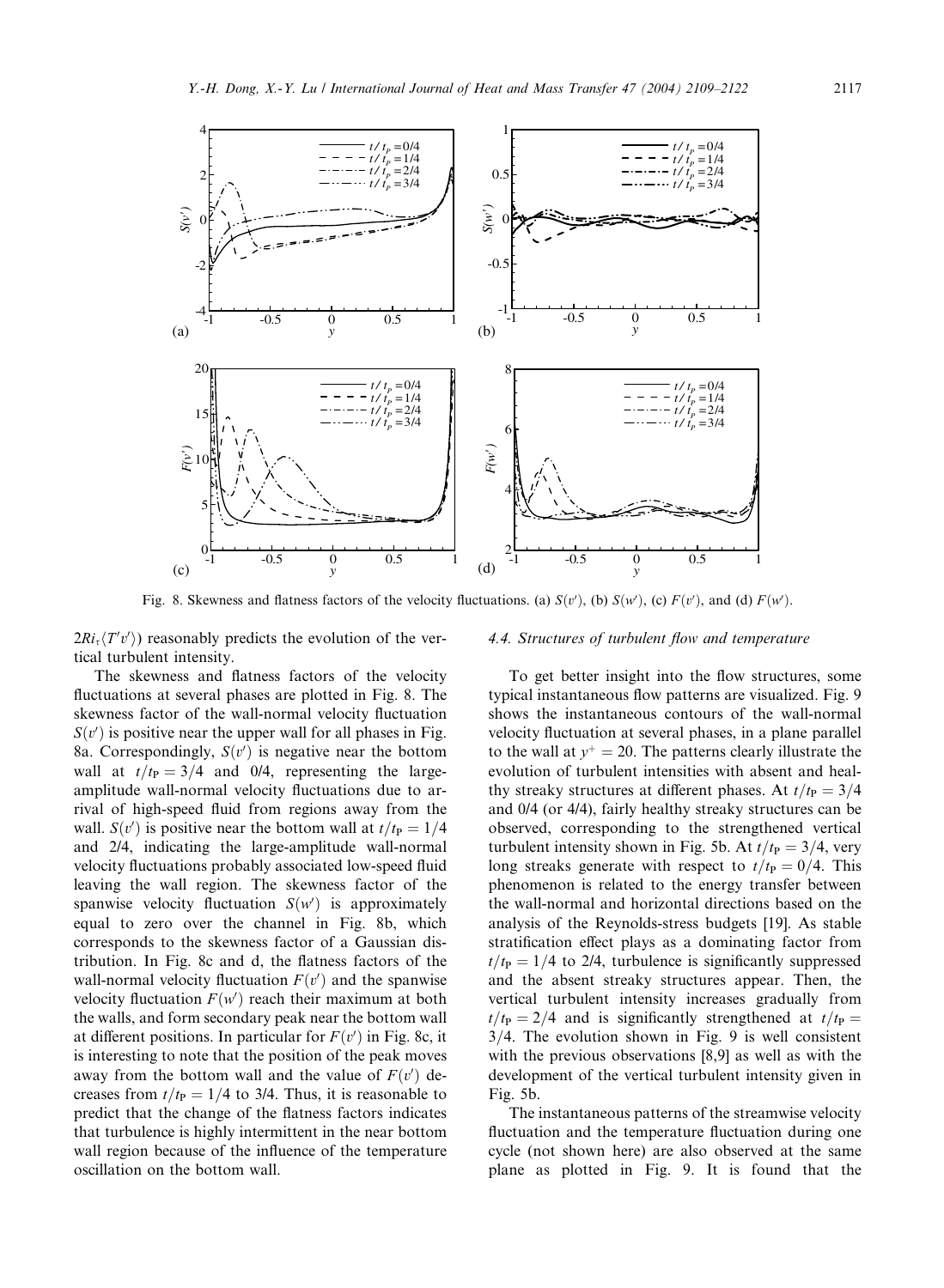

Fig. 9. Instantaneous contours of the wall-normal velocity fluctuation in a x–z plane at  $y^+=20$ . (a)  $t/t<sub>P</sub> = 0/4$ , (b) 1/4, (c) 2/4, and (d) 3/4.

well-known low- and high-speed streaks are clearly illustrated and the local hot spots in accordance with the high- and low-temperature regions are identified. These observations imply that the turbulent mixing of temperature is controlled by the turbulence dynamics in the near wall regions. Meanwhile, the time development of the instantaneous streamwise velocity fluctuation and temperature fluctuation at different phases agrees well with the phase-averaged quantities in Figs. 5a and 6a, respectively.

The contours of the temperature fluctuation in the vertical cross-section in the vicinity of the bottom wall are shown in Fig. 10. The streaky structures clearly demonstrate the development of the temperature fluctuation and are well consistent with the distributions of the temperature fluctuation given in Fig. 6a. At  $t/t_{\rm P} = 0/4$ , the streaky structures spread over the channel in Fig. 10a, corresponding to a plateau distribution of  $T_{\text{rms}}$  in Fig. 6a. At  $t/t_{\text{P}} = 1/4$ , the organized streaks of the temperature fluctuation mainly distribute over the region about  $y = -0.75$  in Fig. 10b, and a peak of  $T_{\text{rms}}$ occurs at the same location in Fig. 6a. As the temperature on the bottom wall is zero at  $t/t_P = 2/4$ , the temperature fluctuation intensity becomes weaken. Finally, very healthy streaky structures can be observed near the bottom wall at  $t/t_P = 3/4$  (Fig. 10d), and strong temperature fluctuation intensity also appears in Fig. 6a at the same phase.



Fig. 10. Instantaneous contours of the temperature fluctuation in the vertical cross-section (i.e.,  $z-y$  plane) in the vicinity of the bottom wall. (a)  $t/t_P = 0/4$ , (b) 1/4, (c) 2/4, and (d) 3/4.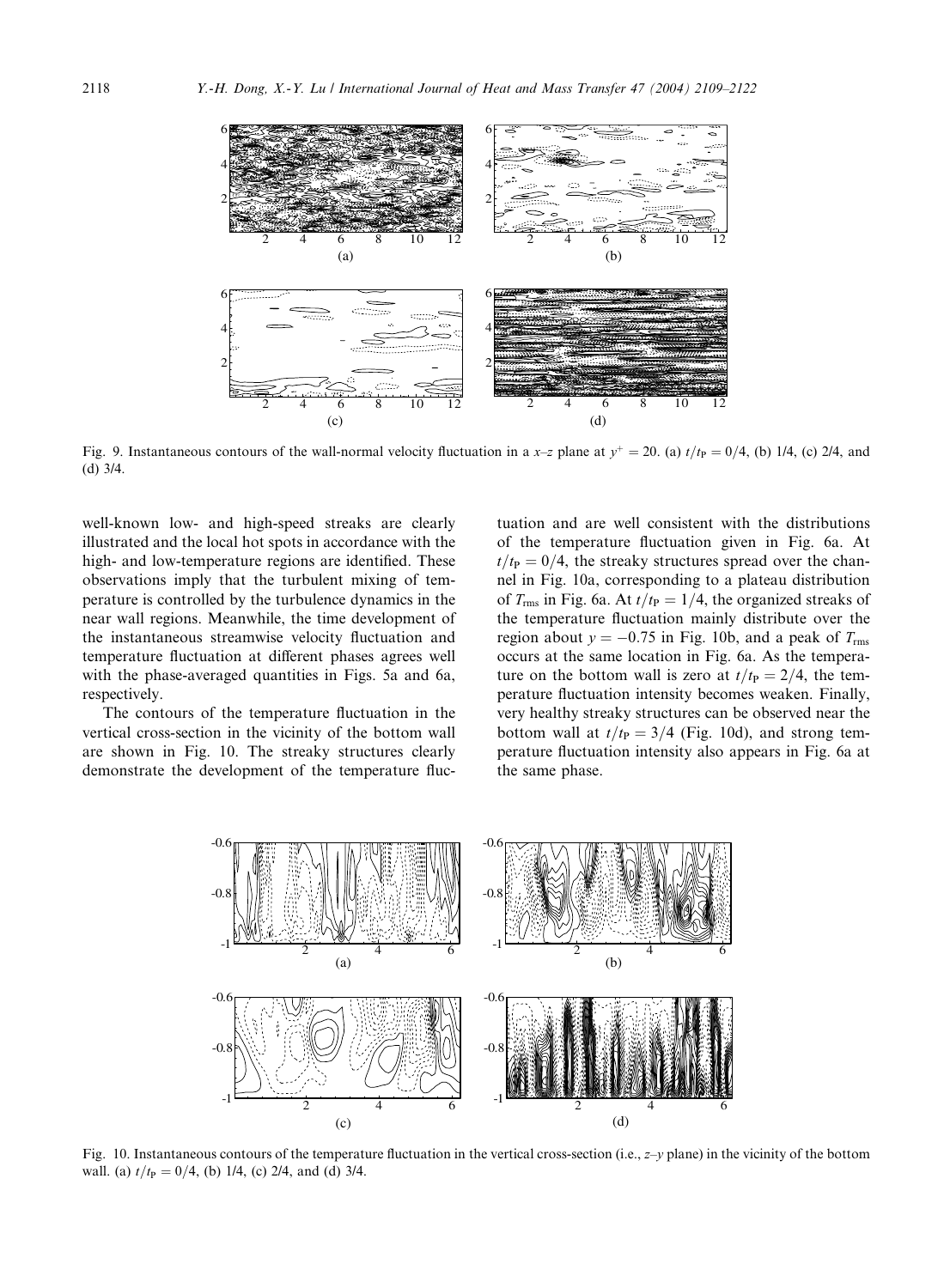# 4.5. Effect of Richardson number and oscillation period on turbulent flow and temperature

As well known, thermal stratification effect becomes more significant with the increase of the Richardson number. Meanwhile, when the period of oscillation is large (at a limit case  $t_P \rightarrow \infty$ , i.e., quasi-steady regime), as proposed by Binder et al. [25], the turbulence has enough time to relax to the local equilibrium for approaching fully developed turbulent flow. Thus, it is interesting to examine the effect of the Richardson number and the period of oscillation on the thermally stratified turbulent flows. Here, the parameters are chosen as the Richardson number  $Ri_7 = 0$ , 50 and 128, the period of oscillation  $t_P = 3.2$  and 6.4, and typical results are briefly discussed.

Fig. 2b shows the profiles of the volume-integrated turbulent kinetic energy. It is found that the phase difference between  $E_{kP}$  and  $T_B$  is somewhat different for three cases.  $E_{kP}$  decreases gradually for these cases because the turbulent channel flow behavior is similar to thermally stable stratified flow in  $0 < t/t_P < 1/2$ . Then,  $E_{\rm kP}$  changes smoothly in  $1/2 < t/t_{\rm P} < 0.7$ , and increases quickly from  $t/t_P = 07$  to 0.8 approximately. It is reasonably predicted that the amplitude of  $E_{kP}$  at  $Ri_{\tau} = 128$ is larger than that at  $Ri_7 = 50$ .

Fig. 4c shows the profiles of the time–mean temperature for these cases. The mean temperature profiles exhibit small negative values near the bottom wall due to the influence of the forced temperature oscillation. Then, the plateau distributions with positive shift-values over the most core region of the channel are observed, and the shift-value of the mean temperature increases with the increase of the Richardson number and/or the period of oscillation. It represents that the dynamic coupling effect between the turbulent flow and the temperature field is strengthened with increasing the Richardson number and the period of oscillation.

To investigate the influence of the Richardson number and the period of oscillation on the velocity fluctuation, the distributions of the wall-normal velocity fluctuation  $(v_{\rm rms})$  are shown in Fig. 11. Similar to the profiles in Fig. 5b, the distributions of  $v_{\rm rms}$  at  $t/t_{\rm P} = 1/4$ and 2/4 for the cases of  $Ri_7 = 50$  and 128 are lower than these for  $Ri_i = 0$  near the bottom wall. During  $1/2 < t/t_P < 1$ , the turbulent channel flow behavior is similar to unstably stratified flow and turbulence intensities are strengthened. Thus, as shown typically in Fig. 11a and b, the profiles of  $v_{\text{rms}}$  at  $t/t_{\text{P}} = 3/4$  and 0/4 (or 4/ 4) for  $Ri_7 = 50$  and 128 are larger than the distributions for  $Ri_7 = 0$  in the most core region. Meanwhile, the vertical turbulent intensity increases with increasing the Richardson number and/or the period of oscillation during  $1/2 < t/t_{\rm P} < 1$ .

The distributions of the temperature fluctuation  $(T<sub>rms</sub>)$  are shown in Fig. 11c and d, typically, at



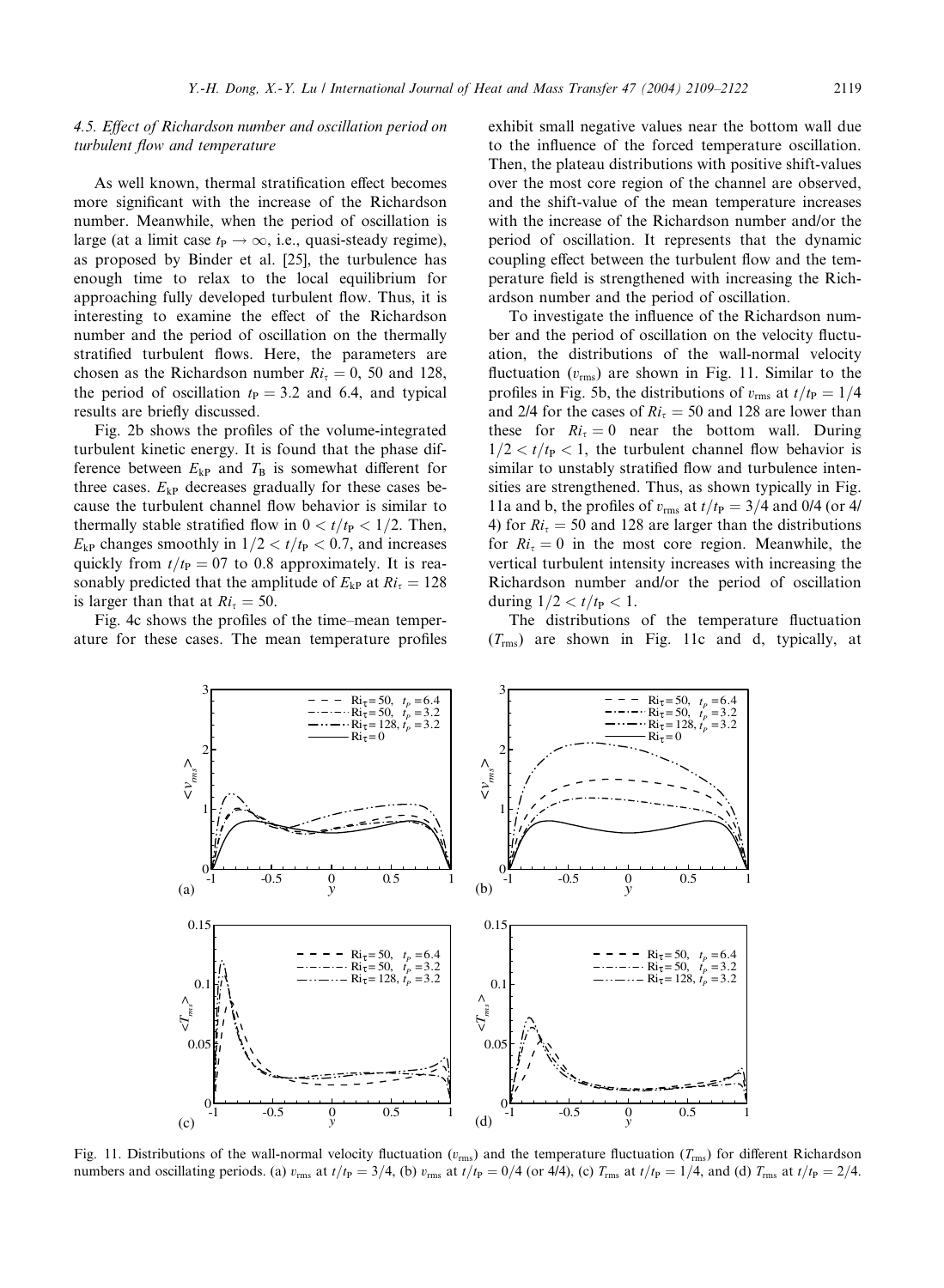

Fig. 12. Distributions of the vertical and streamwise heat fluxes for different Richardson numbers and oscillating periods. (a)  $\langle T'u' \rangle$  at  $t/t_P = 0/4$ , (b)  $\langle T'u' \rangle$  at  $t/t_P = 2/4$ , (c)  $\langle T'v' \rangle$  at  $t/t_P = 0/4$ , and (d)  $\langle T'v' \rangle$  at  $t/t_P = 2/4$ .

 $t/t_P = 1/4$  and 2/4. The peaks of  $T_{\text{rms}}$  are formed in the vicinity of the bottom wall, and the position of the peak moves away from the bottom wall as the value of  $T_{\text{rms}}$ decreases. As discussed above, the turbulent channel flow character is similar to stably stratified flow at  $t/t_P = 1/4$  and 2/4. The peak value of  $T_{\text{rms}}$  near the bottom wall increases with increasing the Richardson number. This behavior is consistent with the previous prediction for stably stratified turbulent channel flow [10,11]. As proposed by Binder et al. [25], when the period of the oscillation increases, turbulence intensity (or turbulent kinetic energy) is strengthened. Thus, due to the mechanism of internal energy conversion between turbulent kinetic energy and potential energy, the peak value of  $T_{\text{rms}}$  at  $t_{\text{P}} = 3.2$  and  $Ri_{\tau} = 50$  is reasonably higher than that at  $t<sub>P</sub> = 6.4$  in Fig. 11c and d. Correspondingly, based on the calculated results at  $t/t_{\rm P} = 1/4$ and  $2/4$  (not shown here), the peak value of  $v_{\rm rms}$  at  $t_{\rm P} = 3.2$  and  $Ri_{\tau} = 50$  is somewhat lower than that at  $t_{\rm P} = 6.4.$ 

Fig. 12 shows the profiles of the vertical and streamwise heat fluxes (i.e., $\langle T'v' \rangle$  and  $\langle T'u' \rangle$ ) at  $t/t_P = 0/4$  and 2/4. In Fig. 12a and b, due to locally unstable stratification effect in the vicinity of the upper wall, the  $\langle T' u' \rangle$  profile depicts small peak there. At  $t/t_P = 0/4$ , due to the influence of unstable stratification, the profiles of  $\langle T' u' \rangle$  are negative near the bottom wall and the distributions of  $\langle T'v' \rangle$  are positive. However, at  $t/t_P = 2/4$ , as the effect of stable stratification, the opposite behavior appears with respect to the profiles of  $\langle T'v' \rangle$  and  $\langle T'u' \rangle$  at  $t/t_P = 0/4$ . As discussed above,  $\langle T'v' \rangle$ also reflects the effect of the buoyancy force on the budgets of the resolved turbulent kinetic energy. Thus, the effect of the buoyancy force becomes more important with the increase of the Richardson number and/or the period of oscillation, as shown in Fig. 12c and d.

#### 5. Concluding remarks

Thermally stratified turbulent channel flow with temperature oscillation on the bottom wall of the channel has been investigated by use of large eddy simulation for the Richardson number  $Ri_7 = 0$ , 50 and 128, the period of oscillation  $t<sub>P</sub> = 3.2$  and 6.4, the Prandtl number  $Pr = 0.71$ , and the Reynolds number  $Re<sub>z</sub> = 180$ . Statistical turbulence quantities including the phase-averaged velocity, temperature and their fluctuations, turbulent heat fluxes, and the structures of turbulent flow and temperature are obtained to examine the effect of temperature oscillation on characteristics of thermally stratified turbulent channel flow.

When the temperature oscillation is forced on the bottom wall, the turbulent channel flow is affected by the time-varying buoyancy force and behaves similarly as stably and unstably stratified flow alternately. Based on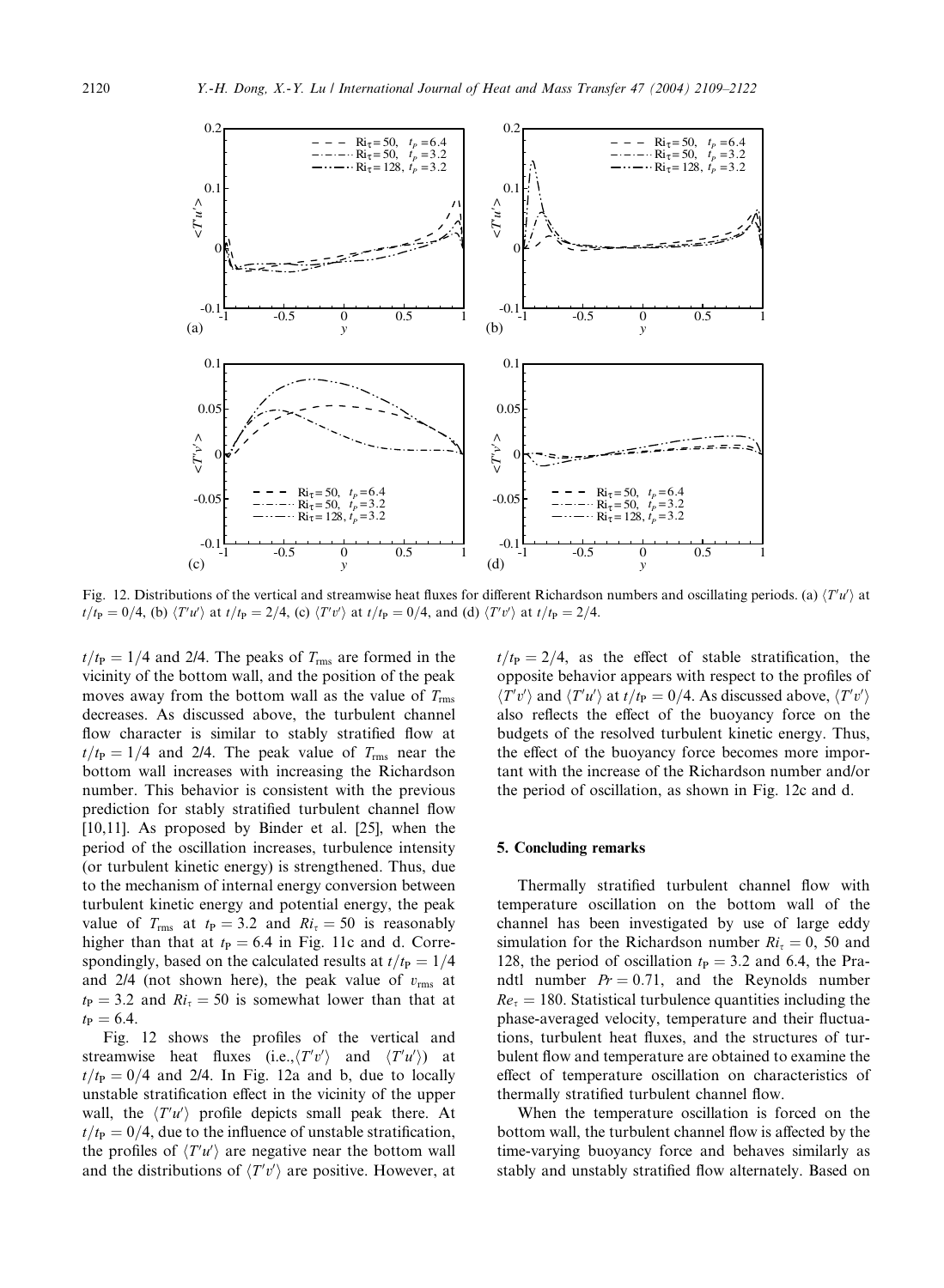our calculated results, it is reasonably predicted that the tendency of re-laminarization and the enhancement of turbulent flow in the region near the bottom wall appear alternately during the cycle. According to the evolution of the volume-integrated turbulent kinetic energy, it varies quasi-periodically with a phase lag with respect to the temperature variation. It implies that the turbulent flow needs time to reflect the temperature oscillation on the wall. The phase difference between turbulent kinetic energy and the temperature oscillation is somewhat different for different Richardson numbers and oscillation periods.

As the dynamic coupling effect between turbulent flow and temperature field, the profile of the mean and phase-averaged temperature exhibits a plateau distribution with a positive shift-value over the most core region of the channel. The shift-value of the mean temperature increases with the increase of the Richardson number and/or the period of oscillation. Turbulent heat fluxes are calculated to exhibit their variation during the cycle, in particular for the wall-normal heat transfer which is closely related to the budget term contributed by the buoyancy force in the transport equation of the resolved turbulent kinetic energy. The budget term due to the time-varying buoyancy force quite well predicts the evolution of statistically unsteady turbulence intensity, and the effect of the buoyancy force becomes more important with the increase of the Richardson number and/or the period of oscillation.

The instantaneous patterns of the velocity and temperature fluctuations clearly demonstrate the structures of turbulent flow and temperature varying with time and are well consistent with the distributions of the corresponding statistical quantities along the wall-normal direction. These observations imply that the turbulent heat transfer is controlled by the turbulence dynamics in the near wall regions, in particular near the bottom wall on which the temperature oscillation is forced.

## Acknowledgements

The authors are grateful to Professor L.X. Zhuang for helpful comments and discussion. This work was supported by the National Science Fund for Distinguished Scholars (no. 10125210), the China NKBRSF Project (no. 2001CB409600), the Programme of Hundred-Talent of the Chinese Academy of Sciences, and Specialized Research Fund for the Doctoral Program of Higher Education (no. 20020358013).

## References

[1] P. Orlandi, Fluid Flow Phenomena, Kluwer Academic Publishers, 2002.

- [2] J.I. Rohr, E.C. Itsweire, K.N. Helland, C.W. Van Atta, Growth and decay of turbulence in a stably stratified shear flow, J. Fluid Mech. 195 (1988) 77–111.
- [3] T. Gerz, U. Schumann, S.E. Elghobashi, Direct numerical simulation of stratified homogeneous turbulent shear flows, J. Fluid Mech. 200 (1989) 563–594.
- [4] O. Iida, N. Kasagi, Direct numerical simulation of unstably stratified turbulent channel flow, ASME J. Heat Transfer 119 (1997) 53–61.
- [5] O. Iida, N. Kasagi, Y. Nagano, Direct numerical simulation of turbulent channel flow under stable stratification, Int. J. Heat Mass Transfer 45 (2002) 1693–1703.
- [6] M. Germano, U. Piomelli, P. Moin, W. Cabot, A dynamic subgrid-scale eddy viscosity model, Phys. Fluids 3 (1991) 1760–1765.
- [7] J. Smagorinsky, General circulation experiments with the primitive equations. I. The basic experiment, Mon. Weather Rev. 91 (1963) 99–165.
- [8] N.Y. Liu, X.Y. Lu, L.X. Zhuang, A new dynamic subgridscale model for the large eddy simulation of stratified turbulent flows, Sci. China A 43 (2000) 391–399.
- [9] F.Q. Zhong, N.S. Liu, X.Y. Lu, L.X. Zhuang, An improved dynamic subgrid-scale model for the large eddy simulation of stratified channel flow, Sci. China A 45 (2002) 888–899.
- [10] R.P. Garg, J.H. Ferziger, S.G. Monismith, J.R. Koseff, Stably stratified turbulent channel flows. I. Stratification regimes and turbulence suppression mechanism, Phys. Fluids 12 (2000) 2569–2594.
- [11] V. Armenio, S. Sarkar, An investigation of stably-stratified turbulent channel flow using large eddy simulation, J. Fluid Mech. 459 (2002) 1–42.
- [12] S. Tardu, G. Binder, R.F. Blackwelder, Turbulent channel flow with large-amplitude velocity oscillations, J. Fluid Mech. 267 (1994) 109–151.
- [13] C.R. Lodahl, B.M. Sumer, J. Fredsoe, Turbulent combined oscillatory flow and current in a pipe, J. Fluid Mech. 373 (1998) 313–348.
- [14] X.Y. Lu, C. Dalton, J. Zhang, Application of large eddy simulation to an oscillating flow past a circular cylinder, ASME J. Fluids Eng. 119 (1997) 519–525.
- [15] C.T. Hsu, X.Y. Lu, M.K. Kwan, LES and RANS studies of oscillating flows over a flat plate, ASCE J. Eng. Mech. 126 (2000) 186–193.
- [16] A. Scotti, U. Piomelli, Numerical simulation of pulsating turbulent channel flow, Phys. Fluids 13 (2001) 1367– 1384.
- [17] L. Wang, X.Y. Lu, An investigation of turbulent oscillatory heat transfer in channel flows by large eddy simulation, Int. J. Heat Mass Transfer, in press.
- [18] R. Verzicco, P. Orlandi, A finite-difference scheme for three-dimensional incompressible flows in cylindrical coordinates, J. Comput. Phys. 123 (1996) 402–414.
- [19] P. Moin, J. Kim, Numerical investigation of turbulent channel flow, J. Fluid Mech. 118 (1982) 341–377.
- [20] Y.H. Dong, X.Y. Lu, L.X. Zhuang, Large eddy simulation of turbulent channel flow with mass transfer at high-Schmidt numbers, Int. J. Heat Mass Transfer 46 (2003) 1529–1539.
- [21] J. Gullbrand, F.K. Chow, The effect of numerical errors and turbulence models in large-eddy simulations